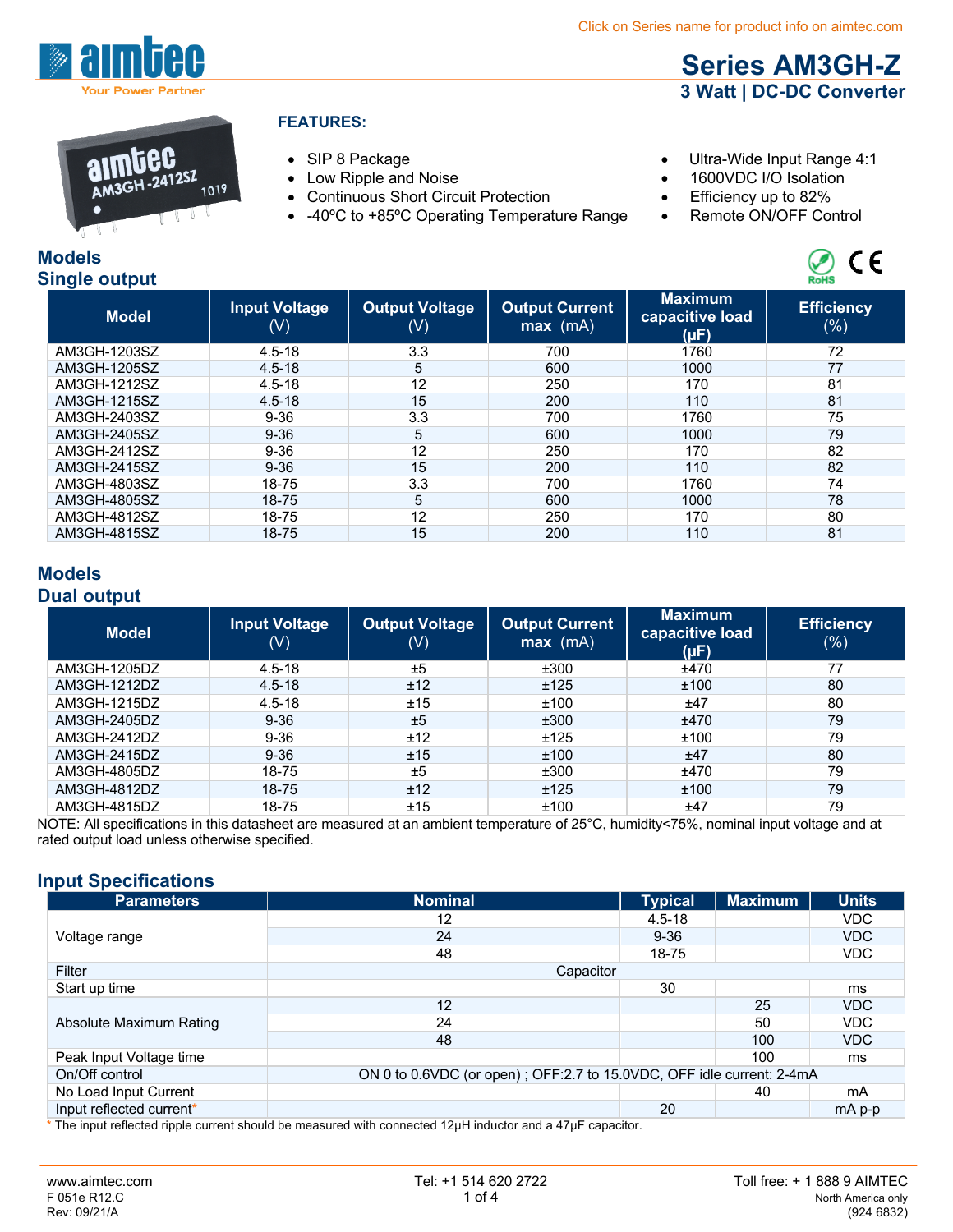

**Series AM3GH-Z**

# **3 Watt | DC-DC Converter**

### **Isolation Specifications**

| <b>Parameters</b>  | <b>Conditions</b> | Typical | <b>Rated</b> | <b>Units</b> |
|--------------------|-------------------|---------|--------------|--------------|
| Tested I/O voltage | 60 <sub>sec</sub> |         | 1600         | <b>VDC</b>   |
| Resistance         |                   | >1000   |              | <b>MOhm</b>  |
| Capacitance        |                   | 200     |              | рF           |

# **Output Specifications**

| <b>Parameters</b>              | <b>Conditions</b>                                                                   | <b>Typical</b> | <b>Maximum</b> | <b>Units</b>  |  |
|--------------------------------|-------------------------------------------------------------------------------------|----------------|----------------|---------------|--|
| Voltage accuracy               |                                                                                     |                | ±1             | %             |  |
| Cross Regulation (Dual Output) | 25% load on 1 <sup>st</sup> output - 100% load on 2 <sup>nd</sup> load              | ±5             |                | $\frac{0}{0}$ |  |
| Short Circuit protection       | Continuous                                                                          |                |                |               |  |
| Short circuit restart          | Auto-Recovery                                                                       |                |                |               |  |
| Line voltage regulation        |                                                                                     |                | ±0.2           | $\%$          |  |
| Load voltage regulation        | 0% to 100% load for single output models<br>10% to 100% load for dual output models |                | ±1             | $\%$          |  |
| Temperature coefficient        |                                                                                     | ±0.02          |                | $\%$ /°C      |  |
| Ripple & Noise*                | 20MHz Bandwidth                                                                     |                | 30             | $mV$ p-p      |  |
| Measured with a 1µF CC         |                                                                                     |                |                |               |  |

### **General Specifications**

| <b>Parameters</b>                  | <b>Conditions</b>                                                | <b>Typical</b>  | <b>Maximum</b> | <b>Units</b>       |
|------------------------------------|------------------------------------------------------------------|-----------------|----------------|--------------------|
| Switching frequency                | 100% load                                                        | 100             |                | <b>KHz</b>         |
| Operating temperature              |                                                                  | $-40$ to 85     |                | °C                 |
| Storage temperature                |                                                                  | $-40$ to $+125$ |                | $^{\circ}C$        |
| Maximum case temperature           |                                                                  |                 | 100            | $^{\circ}C$        |
| Derating                           | Above 71°C                                                       | 5               |                | $\%$ / $\degree$ C |
| Cooling                            | Free Air Convection                                              |                 |                |                    |
| Humidity                           |                                                                  |                 | 95             | %RH                |
| Case material                      | Non conductive black plastic                                     |                 |                |                    |
| <b>Potting Material</b>            | Silicon (UL94V-0 rated)                                          |                 |                |                    |
| Weight                             |                                                                  | 4.5             |                | g                  |
| Dimensions $(L \times W \times H)$ | 21.85 x 9.20 x 11.10 mm<br>$0.86 \times 0.36 \times 0.44$ inches |                 |                |                    |
| <b>MTBF</b>                        | $>1,700,000$ hrs (MIL-HDBK -217F, Ground Benign, t=+25°C)        |                 |                |                    |
| Maximum soldering temperature      | 1.5mm from case for 10 second                                    |                 | 260            | °С                 |
| Transient recovery time            | 25% load step change, 25% to 100%                                | 250             |                | uS                 |
| Transient recovery deviation       | 25% load step change, 25% to 100%                                |                 | ±3             | $\frac{0}{0}$      |

# **Safety Specifications**

| <b>Parameters</b> |                                                                   |
|-------------------|-------------------------------------------------------------------|
| Agency Approval   | <b>CE</b>                                                         |
|                   | Designed to meet IEC60950-1, 62368-1                              |
|                   | EN55032, Class A with the recommended circuit                     |
|                   | IEC61000-4-2, Perf. Criteria A                                    |
| <b>Standards</b>  | IEC61000-4-3. Perf. Criteria A                                    |
|                   | IEC61000-4-4, Perf. Criteria A (external 220uF/100V cap required) |
|                   | IEC61000-4-5, Perf. Criteria A (external 220uF/100V cap required) |
|                   | IEC61000-4-6, Perf. Criteria A                                    |
|                   | IEC61000-4-8, Perf. Criteria A                                    |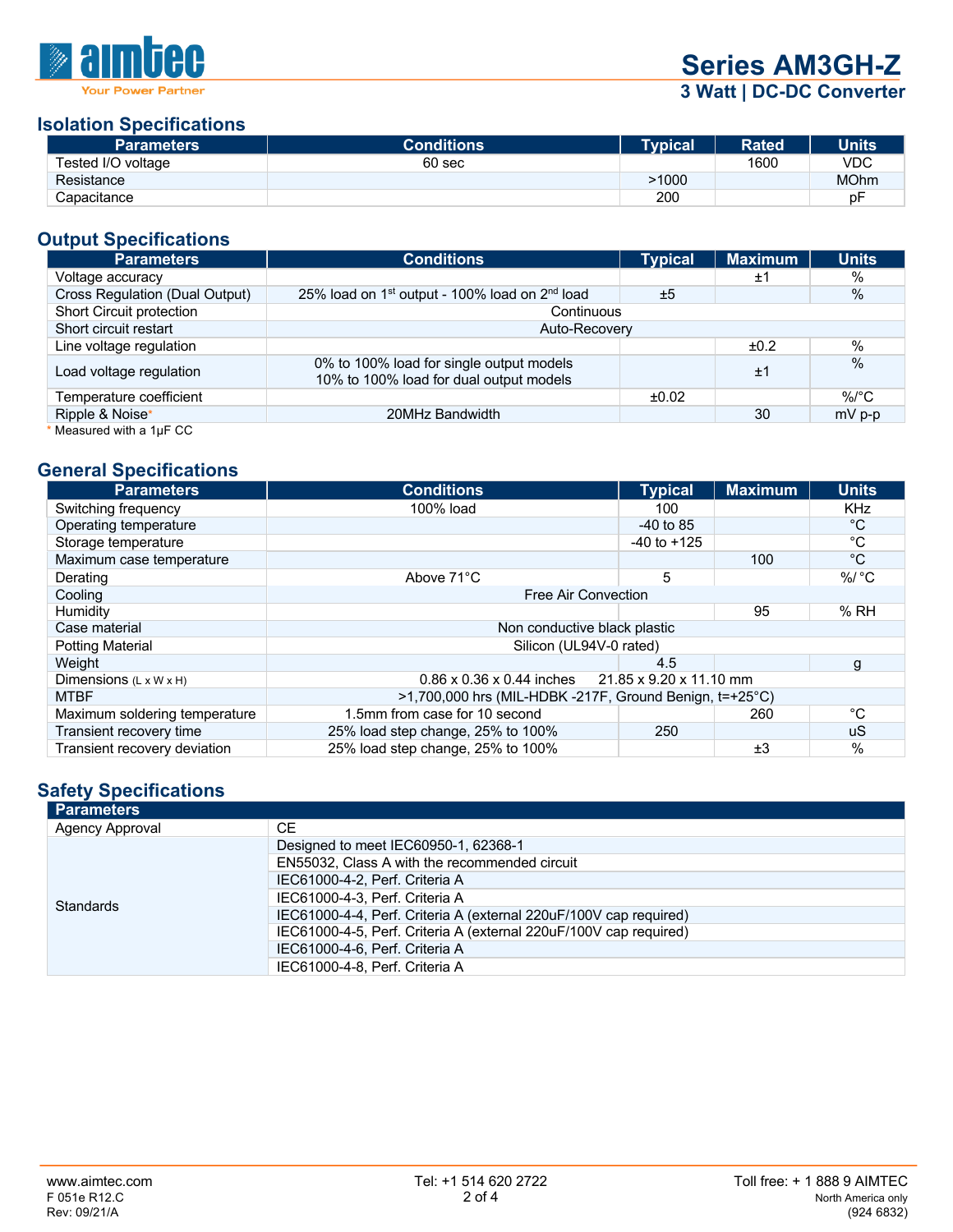

## **Dimensions**



# **Series AM3GH-Z 3 Watt | DC-DC Converter**

| Pin               | <b>Single</b>  | <b>Dual</b>    |  |
|-------------------|----------------|----------------|--|
| 1                 | - V Input      | - V Input      |  |
| $\mathcal{P}$     | + V Input      | + V Input      |  |
| 3                 | On/Off Control | On/Off Control |  |
| 5                 | N.C.           | N.C.           |  |
| 6                 | + V Output     | + V Output     |  |
| 7                 | - V Output     | Common         |  |
| 8                 | N.C.           | - V Output     |  |
| NC: Not Connected |                |                |  |

# **Derating**